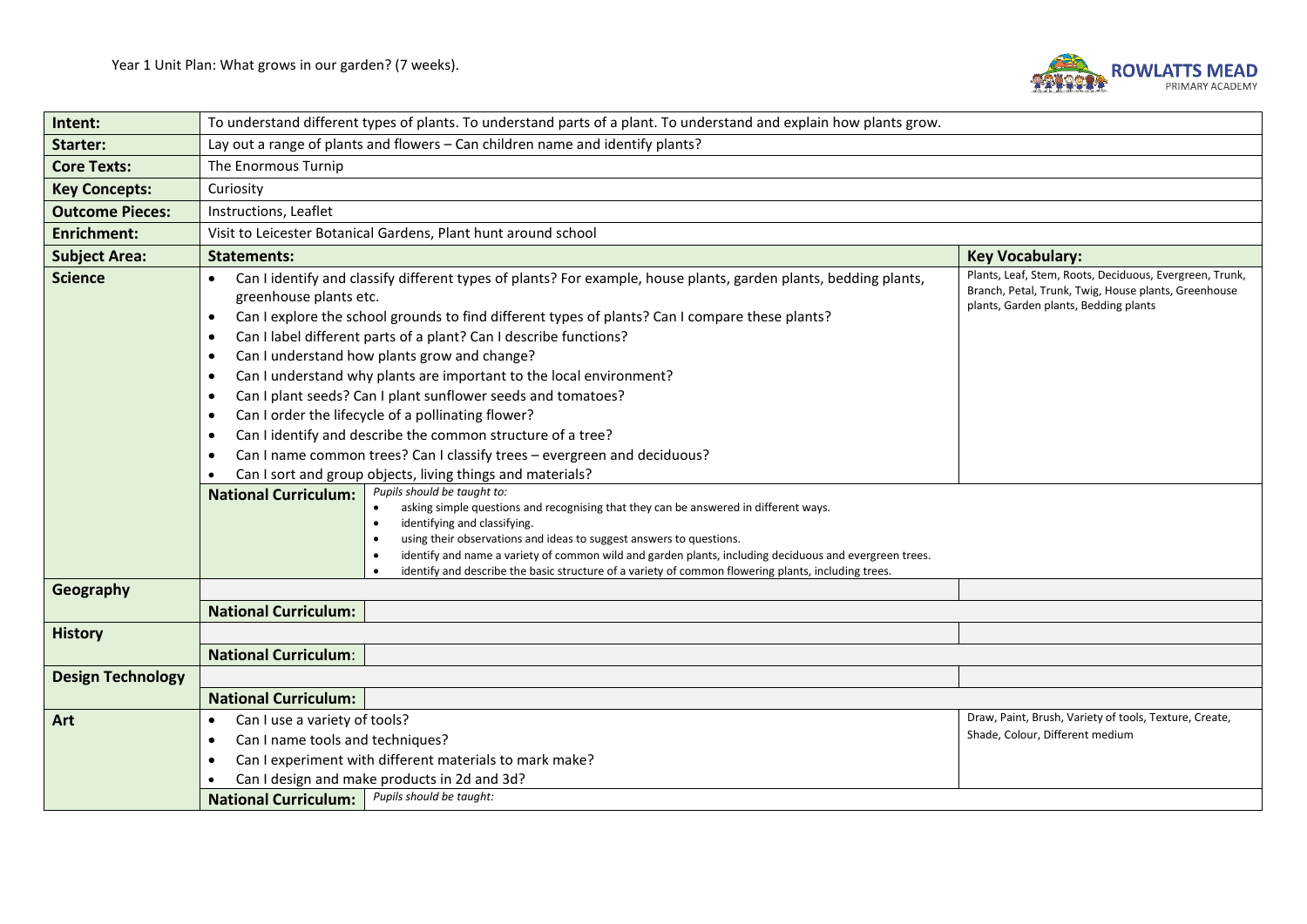

|                          | to use a range of materials creatively to design and make products.                                                                                              |                                                                                       |  |  |  |
|--------------------------|------------------------------------------------------------------------------------------------------------------------------------------------------------------|---------------------------------------------------------------------------------------|--|--|--|
|                          | to use drawing, painting and sculpture to develop and share their ideas, experiences and imagination.                                                            |                                                                                       |  |  |  |
|                          | to develop a wide range of art and design techniques in using colour, pattern, texture, line, shape, form and space.<br>$\bullet$                                |                                                                                       |  |  |  |
| <b>Music</b>             |                                                                                                                                                                  |                                                                                       |  |  |  |
|                          | <b>National Curriculum:</b>                                                                                                                                      |                                                                                       |  |  |  |
| <b>PSHE</b>              | Can I understand why bees are important to the environment?<br>$\bullet$                                                                                         | Rules, Respect, Right, Wrong, Law, Responsibility                                     |  |  |  |
|                          | Can I understand why people and living things have needs and we have responsibilities to care for them?<br>$\bullet$                                             |                                                                                       |  |  |  |
|                          | See PSHE Subject Document.<br><b>National Curriculum:</b>                                                                                                        |                                                                                       |  |  |  |
| <b>Religious Studies</b> | Can I identify Christian artefacts and understand what Christians do when they worship?<br>$\bullet$                                                             | Bethlehem, Bible, church, cross, Communion, Christmas,                                |  |  |  |
|                          | Can I retell what happened to Jesus at Easter and ask questions?<br>$\bullet$                                                                                    | Christianity, Easter, parable, prayer, font, pulpit, hymns,<br>worship, resurrection. |  |  |  |
|                          | Can I talk about the parables Jesus taught and how they impact Christians lives?<br>$\bullet$                                                                    |                                                                                       |  |  |  |
|                          | Can I listen to a piece of music that is inspired by the bible and talk about how it makes me feel?                                                              |                                                                                       |  |  |  |
|                          | See SACRE Document.<br><b>National Curriculum:</b>                                                                                                               |                                                                                       |  |  |  |
| <b>Computing</b>         | Can I create a pic collage which labels parts of a plant?<br>$\bullet$                                                                                           | App, Create, Background, Tap, Picture, Text, Size,<br>Layout, Arrange                 |  |  |  |
|                          | <b>E-Safety - Project Evolve</b>                                                                                                                                 |                                                                                       |  |  |  |
|                          | Object, Label, Group, Search, Image, Property, Colour,<br>Strand 7 - Privacy and Security<br>Size, Shape, Value, Data Set, More, Less, Most, Least,              |                                                                                       |  |  |  |
|                          | Strand 8 - Copyright and Ownership                                                                                                                               | Fewest, The Same                                                                      |  |  |  |
|                          | See Project Evolve Document.                                                                                                                                     |                                                                                       |  |  |  |
|                          |                                                                                                                                                                  |                                                                                       |  |  |  |
|                          | <b>NCEE Unit 4: Grouping Data</b>                                                                                                                                |                                                                                       |  |  |  |
|                          | To label objects                                                                                                                                                 |                                                                                       |  |  |  |
|                          |                                                                                                                                                                  |                                                                                       |  |  |  |
|                          | To identify that objects can be counted                                                                                                                          |                                                                                       |  |  |  |
|                          |                                                                                                                                                                  |                                                                                       |  |  |  |
|                          | To describe objects in different ways                                                                                                                            |                                                                                       |  |  |  |
|                          | To count objects with the same properties                                                                                                                        |                                                                                       |  |  |  |
|                          |                                                                                                                                                                  |                                                                                       |  |  |  |
|                          | To compare groups of objects                                                                                                                                     |                                                                                       |  |  |  |
|                          |                                                                                                                                                                  |                                                                                       |  |  |  |
|                          | To answer questions about groups of objects                                                                                                                      |                                                                                       |  |  |  |
|                          | Pupils should be taught to:<br><b>National Curriculum:</b>                                                                                                       |                                                                                       |  |  |  |
|                          | use technology purposefully to create, organise, store, manipulate and retrieve digital content                                                                  |                                                                                       |  |  |  |
|                          | use technology safely and respectfully, keeping personal information private; identify where to go for help and support when they have concerns about content or |                                                                                       |  |  |  |
|                          | contact on the internet or other online technologies.                                                                                                            |                                                                                       |  |  |  |